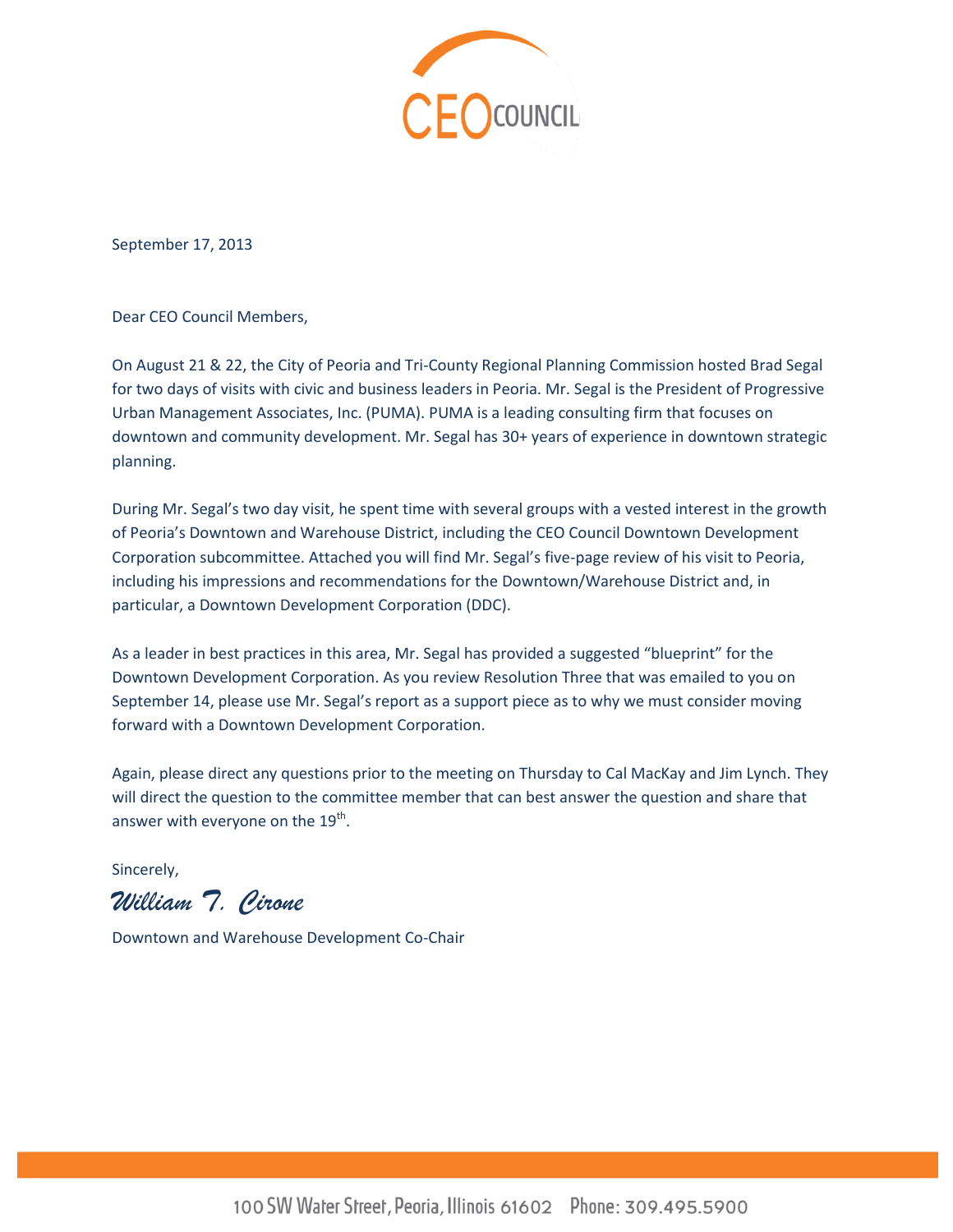

## **Downtown Peoria Organizational Evaluation & Recommendations** Submitted by Brad Segal, President Progressive Urban Management Associates, Inc.

## **I. Introduction**

In 2013, creating more vitality and livability in Downtown Peoria is a top priority of the region's civic and business leadership. A more vital and livable downtown is viewed as the core objective of an ambitious economic development strategy to retain and recruit employers, employees and residents, and set the foundation for regional prosperity for years to come. Peoria's downtown improvement objectives are supported by trends in demographics, lifestyles and global competition that are placing more importance on vital downtowns and livable urban districts to power regional economies.

To direct downtown development and improvements, Peoria's civic and business leadership is currently engaged in an effort to create a private sector-initiated public/private partnership organization. Peoria may be the largest American city without a downtown organization, an opportunity that allows it to borrow from best practices from other cities and engineer a new state-of-the-art entity that can lead downtown's evolution.

To provide recommendations to advance the implementation of a downtown-wide organization as recommended in the recently completed Peoria Warehouse District Plan, Progressive Urban Management Associates (P.U.M.A.) was retained by the Tri-County Regional Planning Commission in August of 2013. P.U.M.A. is a Denver-based real estate and planning consultancy that specializes in strategic planning and organizational development for downtowns, bringing experience from more than 150 cities in 34 states.

P.U.M.A. reviewed past downtown studies and conducted a two-day site visit that included meetings with civic and business leaders and a variety of downtown stakeholders, including property and business owners, elected officials and employers. The site visit was coordinated locally by Peoria City Councilman Ryan Spain, Assistant City Manager Christopher Setti and Tri-County Transportation Planner Kyle M. Smith, and was conducted by P.U.M.A. president Brad Segal.

## **II. Impressions**

The following general impressions about Downtown Peoria and the effort to form a downtown organization were developed during the P.U.M.A. site visit

- **Downtown Peoria Benefits from Stable and Committed Anchor Employers:** Peoria is fortunate to have major employers anchoring its downtown –namely the world headquarters of Caterpillar, a Fortune 50 firm, and two regional medical centers. These anchors provide a reliable base of employment and their anticipated growth in downtown is central to guiding future regional economic prosperity. These major employers also recognize the importance of creating a more vital and livable downtown as critical to recruiting skilled employees in an environment where these individuals have more mobility and choice.
- **Peoria Has an Excellent Concentration of Civic Facilities and Investments:** In addition to its anchor employers, Downtown Peoria boasts an impressive array of new civic facilities. The Civic Center, Dozer Park, Riverfront Museum, Caterpillar Visitor's Center, new Marriott Pere' Marquette Hotel and the more than \$30 million currently being invested in Warehouse District streets and sidewalks creates a foundation of capital investment in the Downtown. These investments are an important indicator of the community's commitment to Downtown and can help to attract new jobs, businesses and housing.

**1616 SEVENTEENTH STREET** 

SUITE  $2\quad 6\quad 2$ 

DENVER, COLORADO 80202

TELEPHONE: 303/628-5554

FAX: 303/628-5557

www.pumaworldhq.com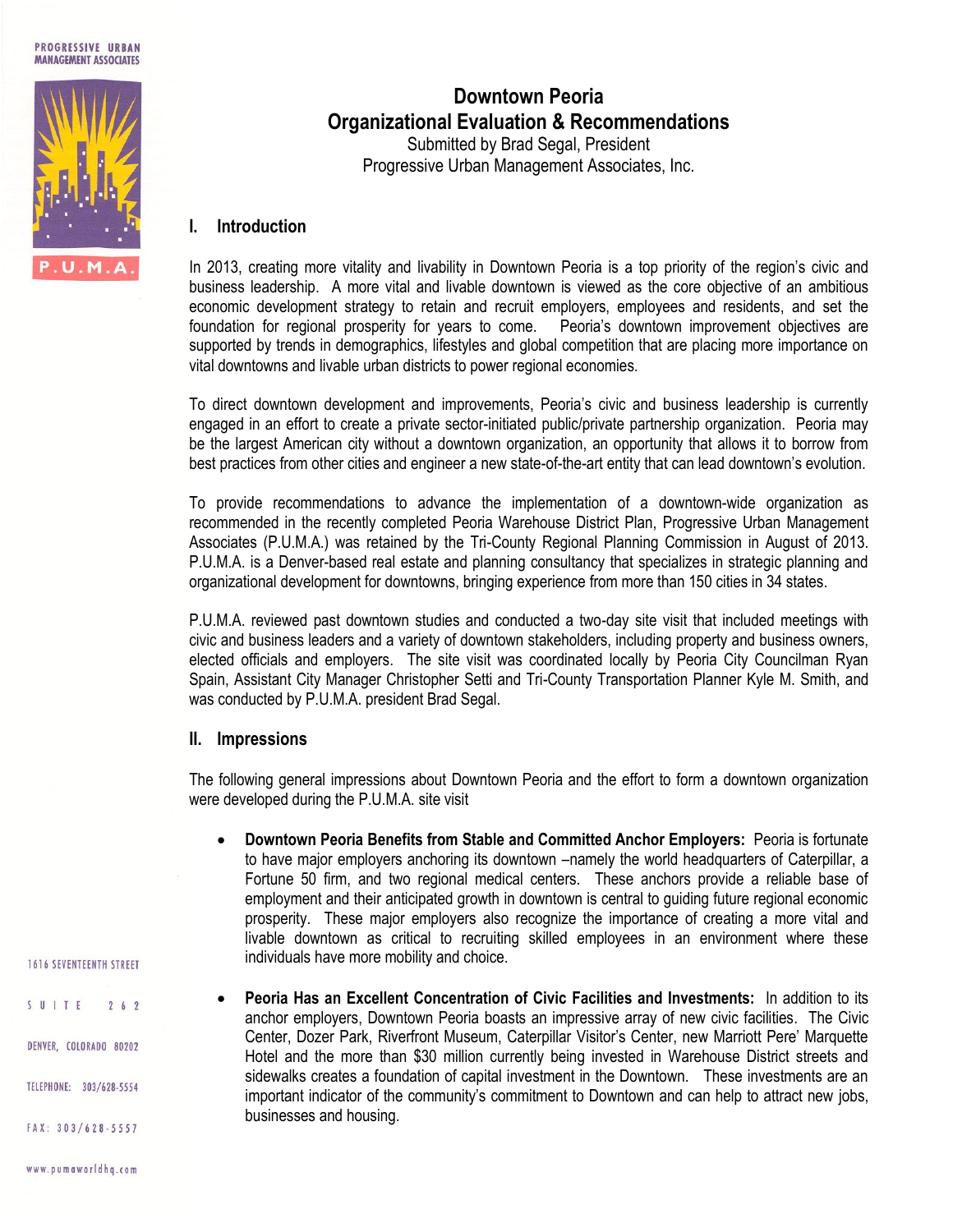- **Downtown Peoria Has the Raw Material and Scale to Become Vibrant:** Peoria's downtown core is relatively compact and offers a scale that could easily accommodate a more walkable, bikeable and livable environment. Its warehouse district is largely underutilized and underdeveloped, and offers a critical mass of historic buildings that could become the heart of a vibrant mixed-use neighborhood, similar to what has evolved in dozens of American downtowns. Distances between the major sub-districts of Downtown, including the Riverfront, Central Business District, Warehouse District and Medical Center, are manageable and can be better connected and redeveloped over time.
- **Civic Passion and Focus Is Now Directed to Downtown:** While downtown revitalization has become a national trend, it is unusual that a region focuses on the center city as the key for its long term prosperity. Downtown Peoria appears to have a window of opportunity to benefit from being a top priority from city and regional leaders in both the public and private sectors. There is a cohesive and enthusiastic sense of urgency to create a new downtown organization that can champion, accelerate and sustain the next generation of development and improvements in Downtown Peoria.

## **III. Recommendations**

Based upon our site visit to Peoria and knowledge of "best practices" in the downtown development and management field, we support civic efforts to form a Peoria Downtown Development Corporation as the initial building block for a new private-sector initiated public/private partnership organization that can help to transform Downtown. Given an initial focus on economic development and a civic priority to stimulate additional real estate development, particularly in the downtown residential sector, the development corporation makes sense. The development corporation should be established with the versatility to also become the organizational toolbox that houses a variety of complementary development, management and marketing tools that take shape over time.

Specific recommendations for a Peoria Downtown Development Corporation (DDC) include the following:

- **Mission and Objectives:** The Peoria DDC should aim to champion, guide and sustain the next generation of development and improvements in Downtown Peoria. Initial objectives for the DDC should include:
	- $\checkmark$  Be a champion for downtown development and improvements, being the one organization that is singularly focused on and advocating for downtown's prosperity on a day-to-day basis.
	- $\checkmark$  Facilitate new investment and development in Downtown Peoria, offering an array of services that range from supporting policies that encourage new development to becoming a transactional deal-maker to help build desirable private/public projects.
	- $\checkmark$  Lead efforts to plan, fund and develop place-making improvements that enhance Downtown Peoria's public realm, making the area more walkable, bikeable, attractive and livable.
	- $\checkmark$  Become a manager and marketer that delivers services that keep Downtown clean, safe and active.
- **Service Area:** The Peoria DDC should aim to provide services within an area that is inclusive and unites several sub-districts, including the Central Business, Warehouse, Riverfront and Medical Districts. While the DDC will want to focus redevelopment energy on specific projects or "nodes", it will also deliver services such as advocacy, planning and economic development that can benefit this entire area.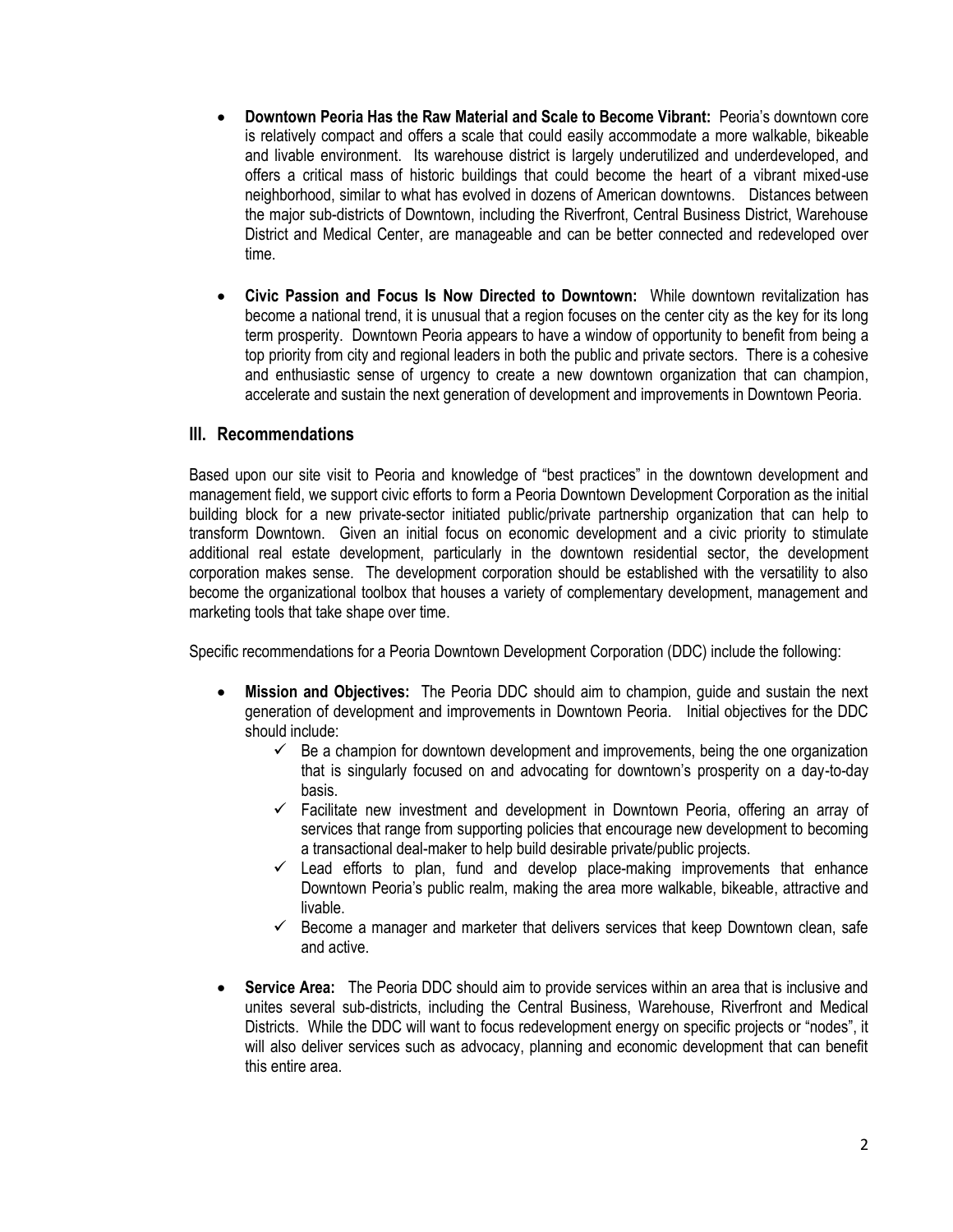- **Work Program:** For its start-up phase, the DDC should aim to deliver a mix of services that provide benefit to the entire downtown and visible improvements (or "quick wins") that can demonstrate added-value and results. Suggested Year 1 work program activities include:
	- **Development Liaison**: The DDC can provide needed liaison services to help developers, small businesses, prospective retailers and other investors navigate through permitting, development review, liquor licensing and other government processes with the goal of inviting and expediting new development.
	- **Market Information**: The DDC should become the repository and "go to" place for current market information on Downtown Peoria. Data should be compiled on a variety of indicators, including office, retail, housing, hospitality and other sectors, and then sliced and diced by sub-district to give brokers, property owners and investment prospects the best information on where to launch a successful venture in Downtown.
	- **Quick Wins**: The DDC should budget for creating immediate visible improvements within Downtown that can demonstrate leadership and new energy. "Quick wins" could be relatively simple, ranging from creating a downtown map and directory that is widely distributed, to installing several bike racks, to encouraging public art and murals in key locations. A national movement to create "tactical urbanism", or temporary improvements that inspire permanent change, could be embraced early by the DDC. More examples of quick wins and/or tactical urbanism include temporary displays or "pop-up" stores in empty storefronts, using empty parking lots for recreational uses, creating a dog park in an existing green space, etc.
	- **Facilitate Development**: A core purpose of the Peoria DDC will be to encourage and facilitate redevelopment and historic rehabilitation projects within the Downtown. The DDC is viewed as an important conduit of expertise  $-$  it can bring skills in complicated multilayered financing and tax credits that are critical to supporting new housing and mixed-use urban development concepts. In its initial year, the DDC should inventory and identify catalytic development opportunities -- buildings and nodes that could help connect key destinations and/or stimulate investment in a district. It should focus on helping to facilitate new development, but create the expectation that initial results may take some time given the complexities of these deals.
- **Downtown Investment Strategy:** Downtown has benefited from several plans, charettes and code revisions over the past ten years, but lacks a cohesive vision that ties destinations and sub-districts together or an action plan that lays out priorities and sequencing for improvements. While being cognizant of "plan fatigue" and an aversion to a lengthy process, the new DDC needs a business plan and a roadmap to steer new investment. During Year 1 of the DDC, we recommend that it lead a participatory process to create a market-driven Downtown Investment Strategy that would include the following components:
	- **Investment Strategy Objectives:** A market-driven action plan that will help Peoria, downtown stakeholders and the DDC prioritize investments and develop a five to seven year work program. The Investment Strategy process should aim to build broad consensus for implementation priorities and result in creating a cohesive downtown-wide vision for the future.
	- **Scope:** The Downtown Investment Strategy should include the following component parts: 1) market assessment that establishes baseline conditions and measurable indicators; 2) physical framework that connects major activity centers, sub-districts and identifies public and private amenities needed to create a more livable downtown; 3) identification of catalytic development sites, project opportunities and sub-district strategies; and 4) an action plan that includes project sequencing, DDC roles, resources and metrics to measure success.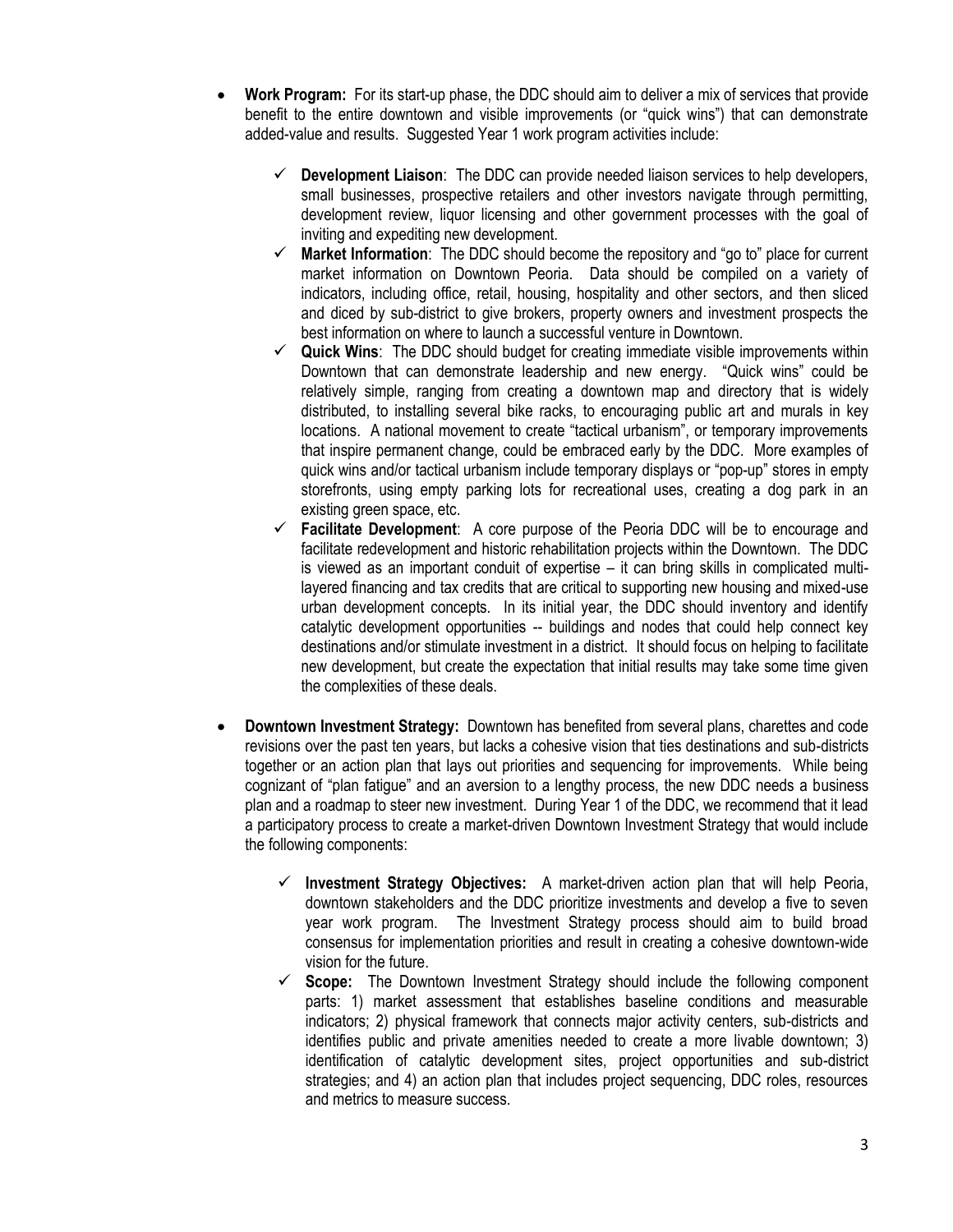- **SSA Feasibility:** The Investment Strategy could also look at the feasibility for creating a special service area (SSA) in Downtown Peoria. An SSA (also known as a business improvement district) is a common tool in downtowns that provides for a self-imposed and self-governed tax or assessment on properties. SSA's are used widely to finance the marketing, management and maintenance of downtowns, and is viewed as a potential second building block to the DDC that could provide a sustainable funding stream for Downtown improvements.
- **Governance Structure:** For the DDC board of directors, 11 to 17 members are recommended to represent a variety of stakeholder groups and mix both high level leadership with entrepreneurial know-how. The board should be self-perpetuating, open to a variety of stakeholders but selected by a nominating committee. Terms and term limits should be established for board members to encourage fresh ideas and leadership development.

Specific interests that should be represented on the DDC board include 1) Downtown's private sector anchors, including Caterpillar and the regional medical centers; 2) a mix of downtown property and business owners; 3) business leadership from the CEO Council to provide high level community support; and 4) representatives from the City and County, provided they all provide operating support for the DDC. More than two-thirds of the board members should represent downtown stakeholders (i.e. property owners, business owners, employers, residents) and each sub-district should have at least one designated seat on the board (i.e. Central Business, Warehouse, Riverfront and Medical districts.). Specific skills related to the mission of the DDC would be desirable, including real estate law, finance and accounting.

- **DDC Staff:** Initially, a staff of two full time employees is suggested for the DDC. The two employees could service the suggested work program and provide support to complete the Downtown Investment Strategy. Staff capacity could increase over time as needed to implement the Investment Strategy, potential SSA programs and other DDC initiatives. Profiles for the suggested staff positions include the following:
	- **Executive Director:** The DDC executive director will not only build and manage the organization, but will quickly become the "face of Downtown", representing stakeholders in a variety of contexts. A variety of skills and characteristics will be desirable for this position, including 1) knowledge of real estate and/or finance; 2) excellent communicator and consensus builder; 3) a "juggler" who can handle many tasks at once and is exceptionally well organized; 4) entrepreneurial and able to build an organization from lean beginnings; and 5) passionate about Downtown Peoria – an individual who will eat, breathe and wake up every day with the singular focus of improving Downtown.

Peoria can recruit both locally and nationally for the executive director. Organizations that could be helpful for national distribution of the position opportunity include the International Downtown Association and the International Economic Development Council.

 **Research & Special Projects Manager:** The research and special projects manager would support the executive director in gathering and packaging data, producing basic communications materials, undertaking research for projects and programs and other tasks as assigned. This person should be technology-savvy, well organized, high energy and be able to work with social media.